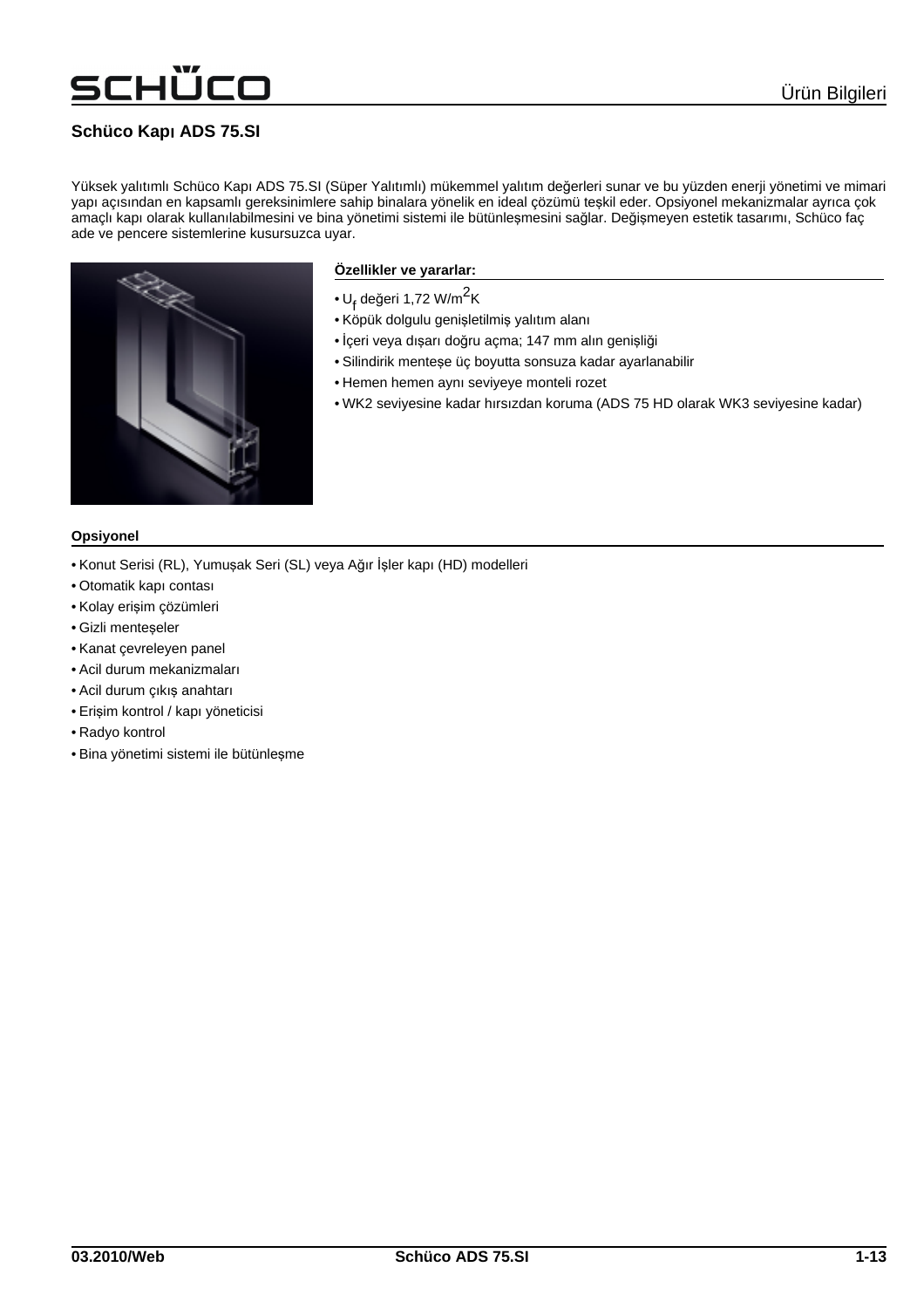### **Tech. Information**

**Material**

**Aluminium**

**Type of construction**

**Highly thermally insulated**

**Doors**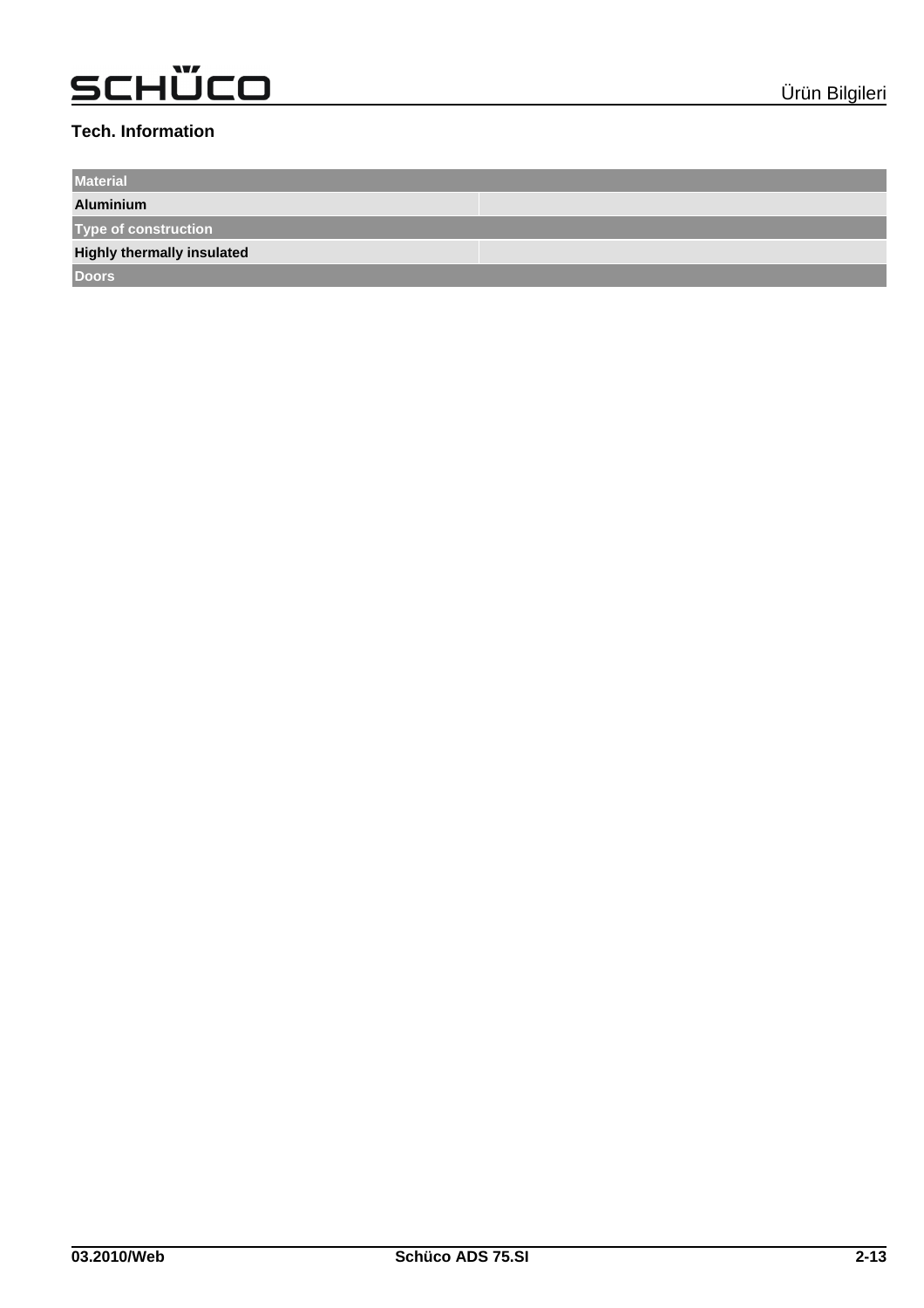## schÜco

### **CAD-Drawings**

#### **Door section details 7**



**sidelight (structural mullion)** Drawing dxf (dxf/448 KB) Drawing dwg (dwg/145 KB)

**door outward opening** Drawing dxf (dxf/231 KB) Drawing dwg (dwg/86 KB) **door outward opening with meeting rail** Drawing dxf (dxf/207 KB) Drawing dwg (dwg/80 KB)

### **Door section details 8**



**door outward opening with emergency operation**

Drawing dxf (dxf/231 KB)

Drawing dwg (dwg/86 KB)

**door outward opening with emergency operation** Drawing dxf (dxf/231 KB) Drawing dwg (dwg/85 KB)

**door leaf** Drawing dxf (dxf/197 KB)

Drawing dwg (dwg/77 KB)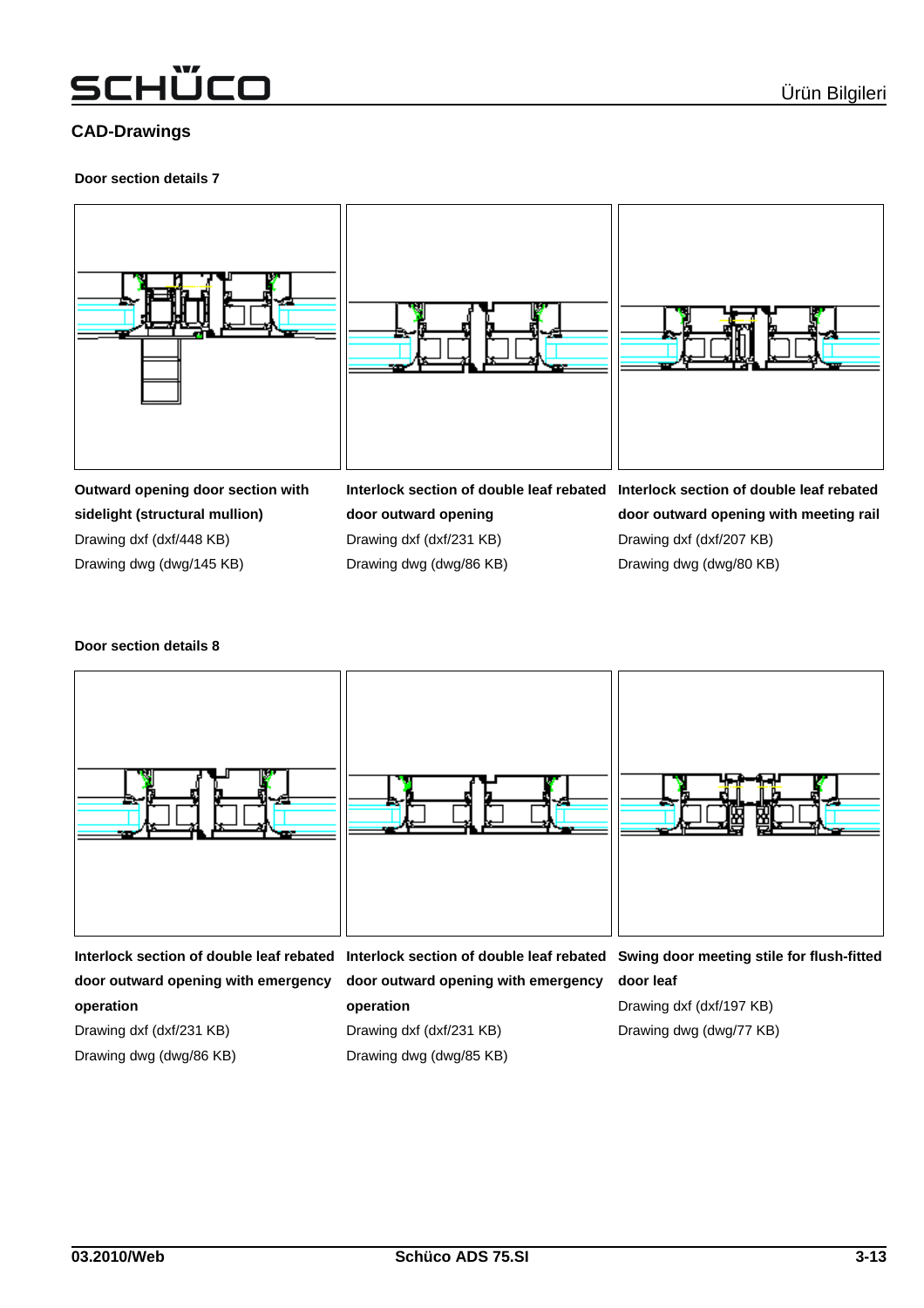### **Door section details 2**





**Inward opening door section with sidelight (structural mullion)** Drawing dxf (dxf/434 KB) Drawing dwg (dwg/142 KB)

**door inward / opposed opening** Drawing dxf (dxf/231 KB) Drawing dwg (dwg/85 KB)

**Interlock section of double leaf rebated Interlock section of double leaf rebated door inward opening with meeting rail** Drawing dxf (dxf/206 KB) Drawing dwg (dwg/80 KB)

### **Doors, attachments to structure 2**



**Top attachment Face-fitted door** Drawing dxf (dxf/440 KB) Drawing dwg (dwg/144 KB)

**Sill attachment Face-fitted door** Drawing dxf (dxf/567 KB) Drawing dwg (dwg/185 KB)

**Side wall attachment Face-fitted door** Drawing dxf (dxf/443 KB) Drawing dwg (dwg/145 KB)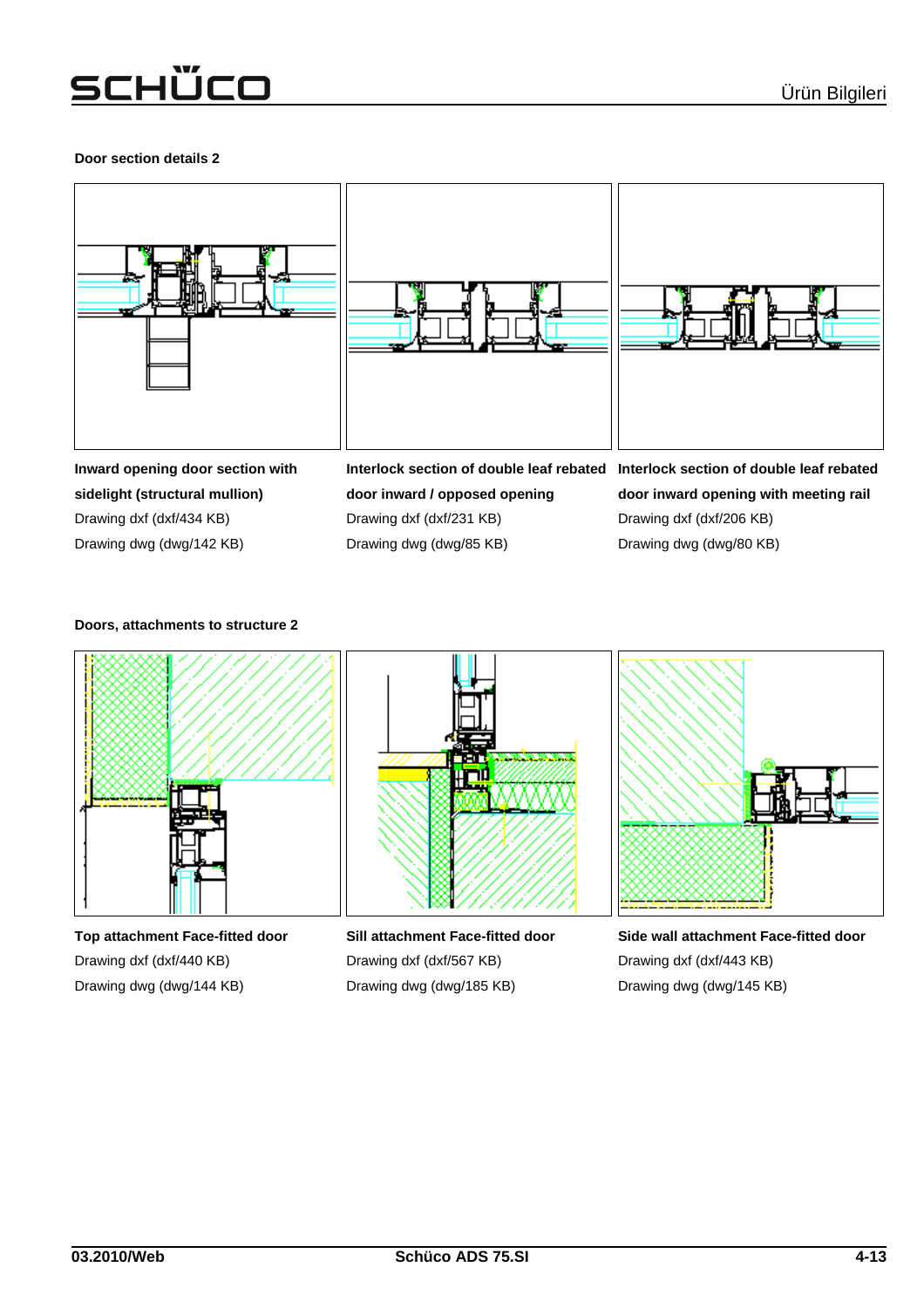### **Door section details 5**



**Lower door sills, face-fitted door leaf** Drawing dxf (dxf/304 KB) Drawing dwg (dwg/106 KB)

**Lower door sills, face-fitted door leaf** Drawing dxf (dxf/354 KB) Drawing dwg (dwg/120 KB)

### **Doors, attachments to structure 3**



**Top attachment, outward opening** Drawing dxf (dxf/525 KB) Drawing dwg (dwg/166 KB)



**Bottom façade attachment outward opening** Drawing dxf (dxf/682 KB) Drawing dwg (dwg/219 KB)



**Side wall attachment, outward opening** Drawing dxf (dxf/509 KB) Drawing dwg (dwg/162 KB)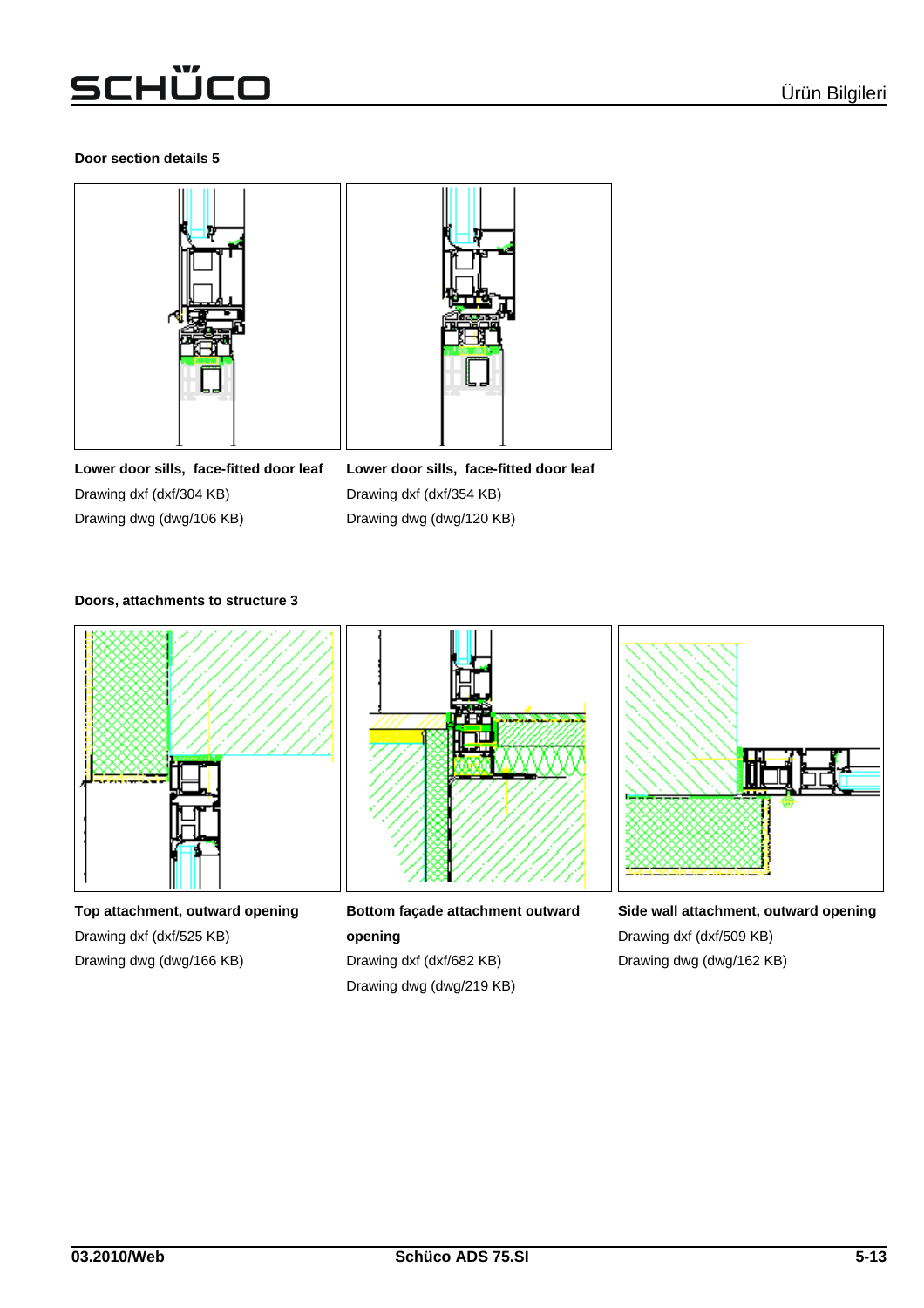





**Schüco ADS 75.SI inward opening** Drawing dxf (dxf/509 KB) Drawing dwg (dwg/167 KB)

**Schüco ADS 75.SI inward opening** Drawing dxf (dxf/507 KB) Drawing dwg (dwg/167 KB)

**Schüco ADS 75.SI inward opening** Drawing dxf (dxf/410 KB) Drawing dwg (dwg/138 KB)



**Schüco ADS 75.SI Interlock section of double leaf rebated door inward opening** Drawing dxf (dxf/365 KB) Drawing dwg (dwg/127 KB)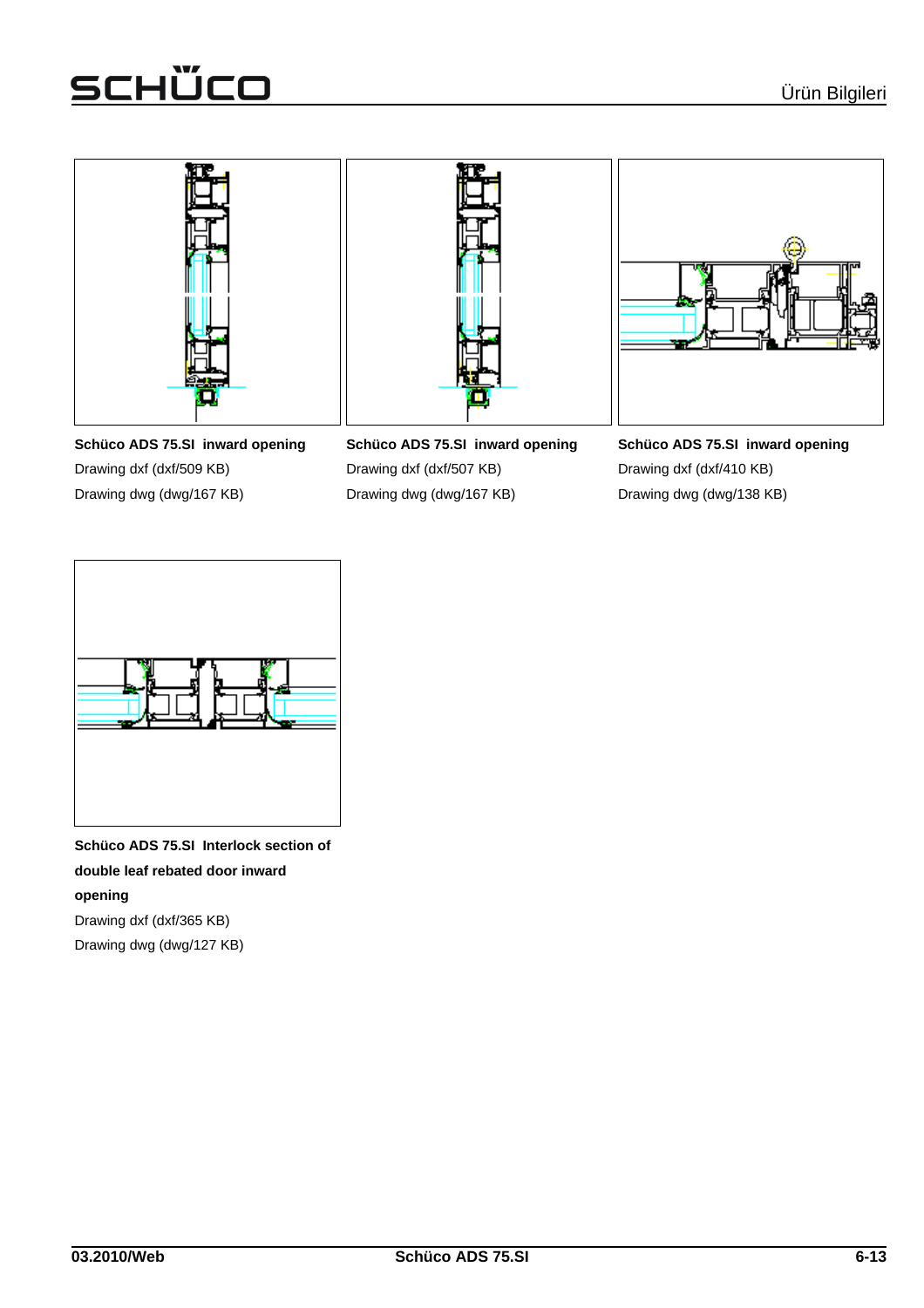### **Doors, attachments to structure 1**







**Top attachment, inward-opening door leaf, flush-fitted, with leaf-enclosing door infill panels** Drawing dxf (dxf/510 KB) Drawing dwg (dwg/162 KB)

**Sill attachment inward opening** Drawing dxf (dxf/555 KB) Drawing dwg (dwg/183 KB)

**Side wall attachment, inward-opening door leaf, flush-fitted, with leafenclosing door infill panels** Drawing dxf (dxf/387 KB) Drawing dwg (dwg/125 KB)



**Sill attachment Sidelight with fixed glazing** Drawing dxf (dxf/510 KB)

Drawing dwg (dwg/171 KB)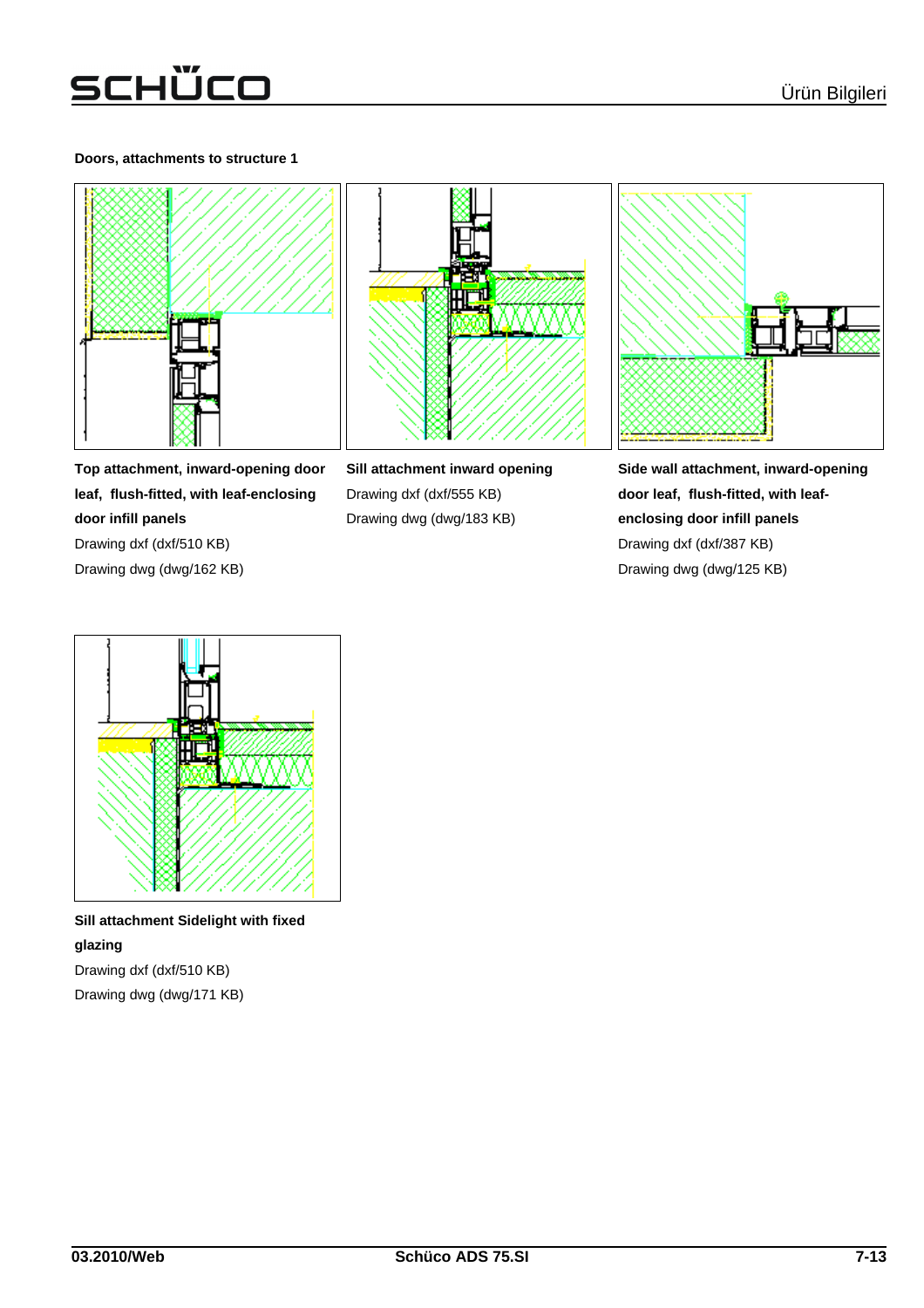

**Schüco ADS 75.SI outward opening** Drawing dxf (dxf/501 KB) Drawing dwg (dwg/167 KB)

**Schüco ADS 75.SI inward opening** Drawing dxf (dxf/507 KB) Drawing dwg (dwg/167 KB)

**Schüco ADS 75.SI outward opening** Drawing dxf (dxf/378 KB) Drawing dwg (dwg/130 KB)



**Schüco ADS 75.SI Interlock section of double leaf rebated door outward opening** Drawing dxf (dxf/365 KB)

Drawing dwg (dwg/127 KB)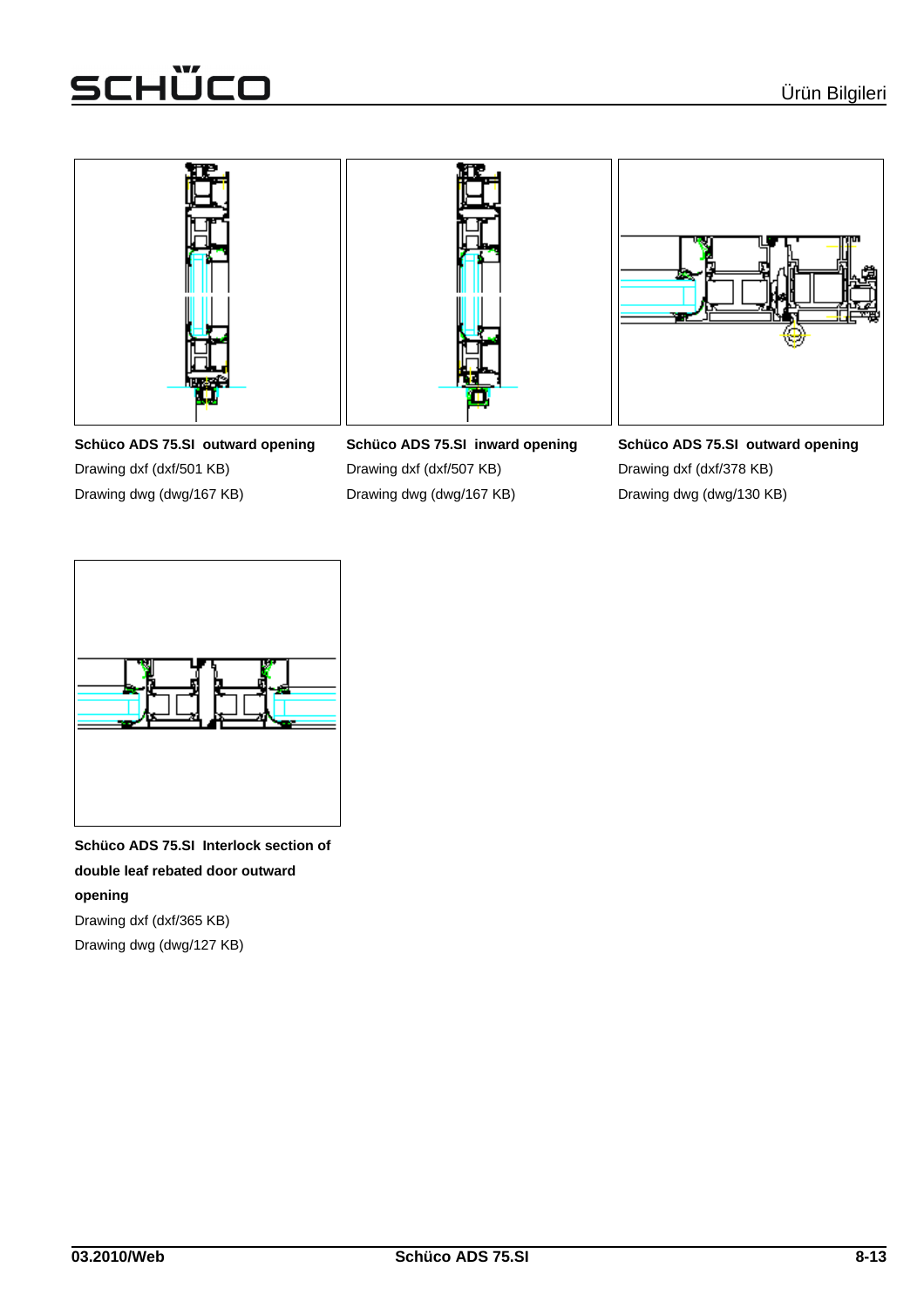### **Door section details 9**







**Sill attachment outward opening**

Drawing dxf (dxf/194 KB) Drawing dwg (dwg/76 KB)



**Sill attachment, outward opening with automatic door seal** Drawing dxf (dxf/176 KB) Drawing dwg (dwg/72 KB)



**Sill attachment Sidelight with fixed glazing** Drawing dxf (dxf/142 KB)

Drawing dwg (dwg/83 KB)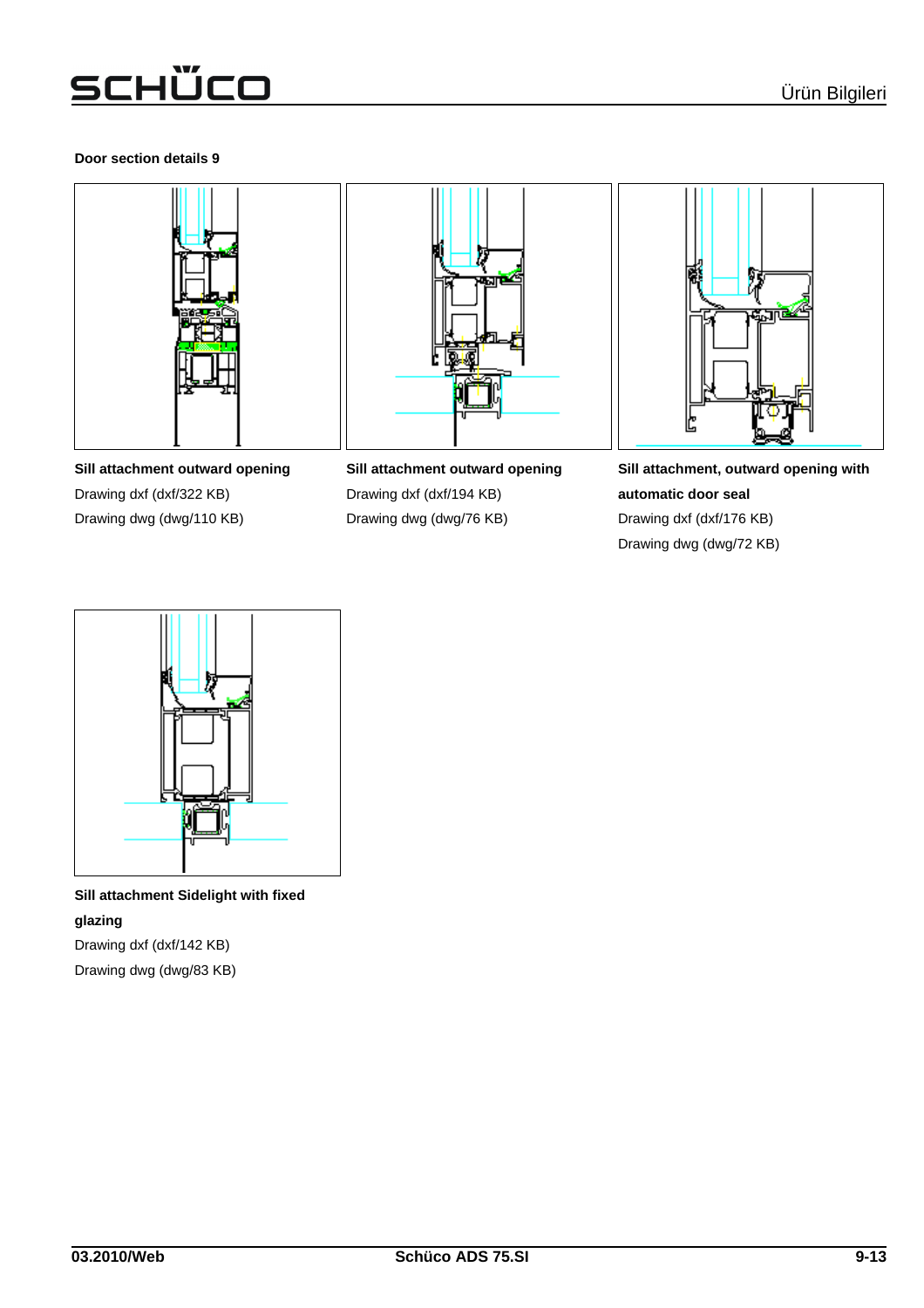### **Door section details 3**







**Sill attachment inward opening**

Drawing dxf (dxf/195 KB) Drawing dwg (dwg/76 KB)



**Sill attachment inward opening Automatic door seal** Drawing dxf (dxf/177 KB) Drawing dwg (dwg/72 KB)



**Sill attachment Sidelight with fixed glazing** Drawing dxf (dxf/143 KB)

Drawing dwg (dwg/62 KB)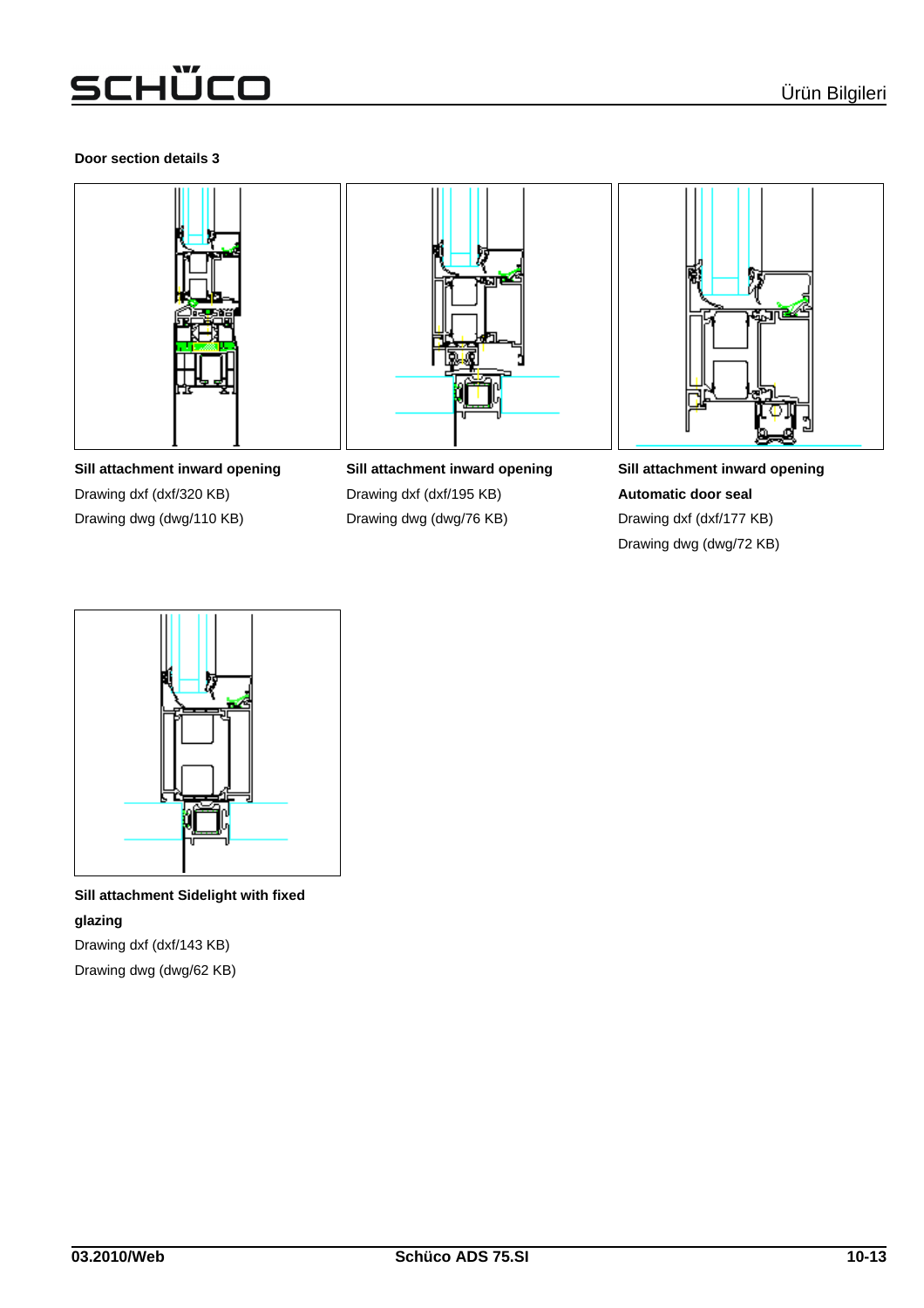### **Door section details 4**







**Door outer frame for flush-fitted door leaf Door leaf 83/73, inward-opening** Drawing dxf (dxf/212 KB) Drawing dwg (dwg/101 KB)

**Door leaf frame, rebate profile, facefitted door leaf Door leaf 83/73, inwardopening** Drawing dxf (dxf/247 KB) Drawing dwg (dwg/91 KB)

**Interlock section of double leaf rebated door face-fitted** Drawing dxf (dxf/219 KB) Drawing dwg (dwg/83 KB)



**Door sidelight or toplight** Drawing dxf (dxf/124 KB) Drawing dwg (dwg/57 KB)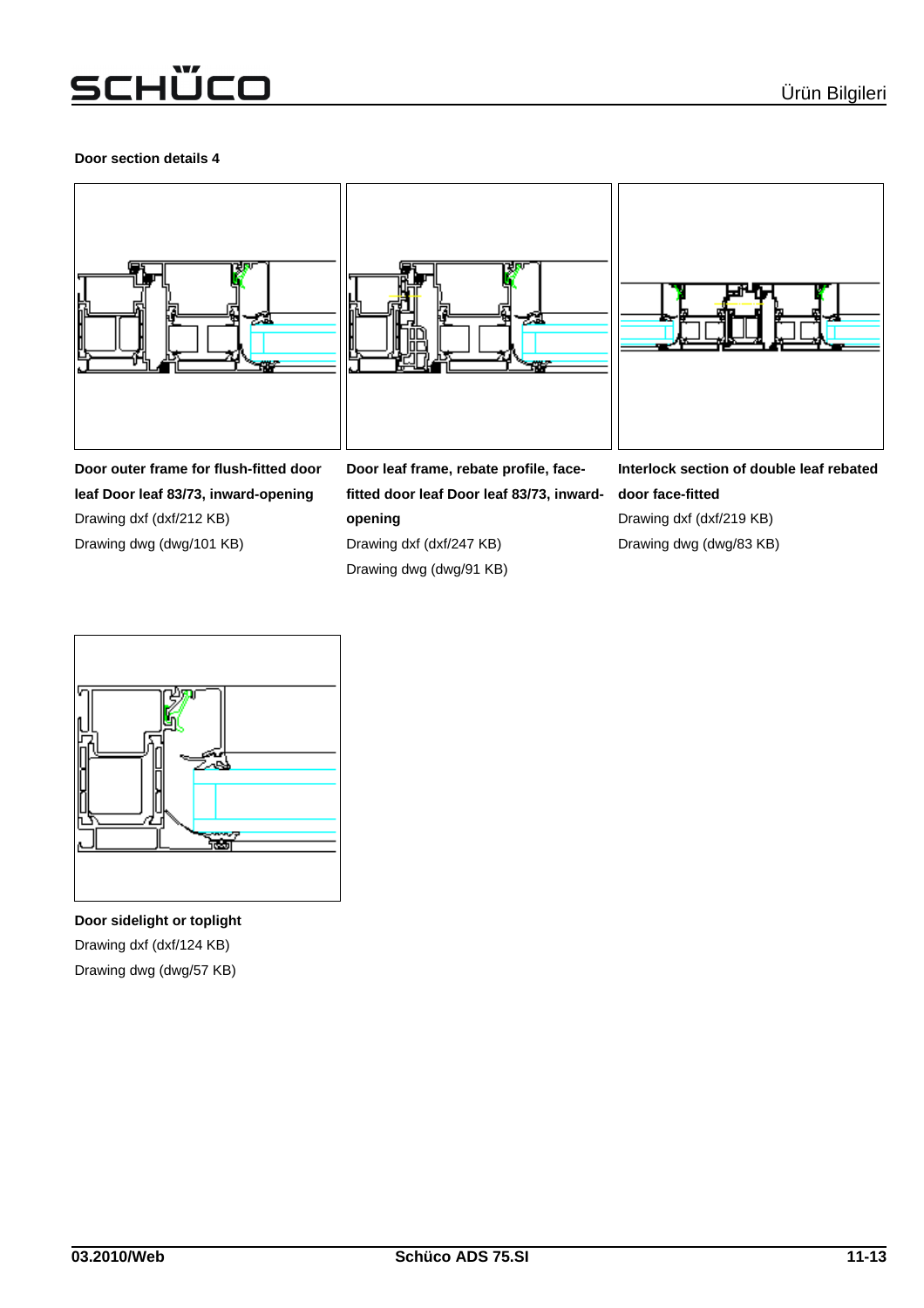### **Door section details 6**







**Door profile with integral rebate outward opening** Drawing dxf (dxf/205 KB)

Drawing dwg (dwg/80 KB)

**Panic door, flush-fitted door leaf** Drawing dxf (dxf/205 KB) Drawing dwg (dwg/80 KB)

**Door profile with integral rebate outward opening** Drawing dxf (dxf/206 KB) Drawing dwg (dwg/80 KB)



**Panic door, flush-fitted door leaf** Drawing dxf (dxf/206 KB) Drawing dwg (dwg/80 KB)

**Door sidelight or toplight** Drawing dxf (dxf/124 KB) Drawing dwg (dwg/57 KB)